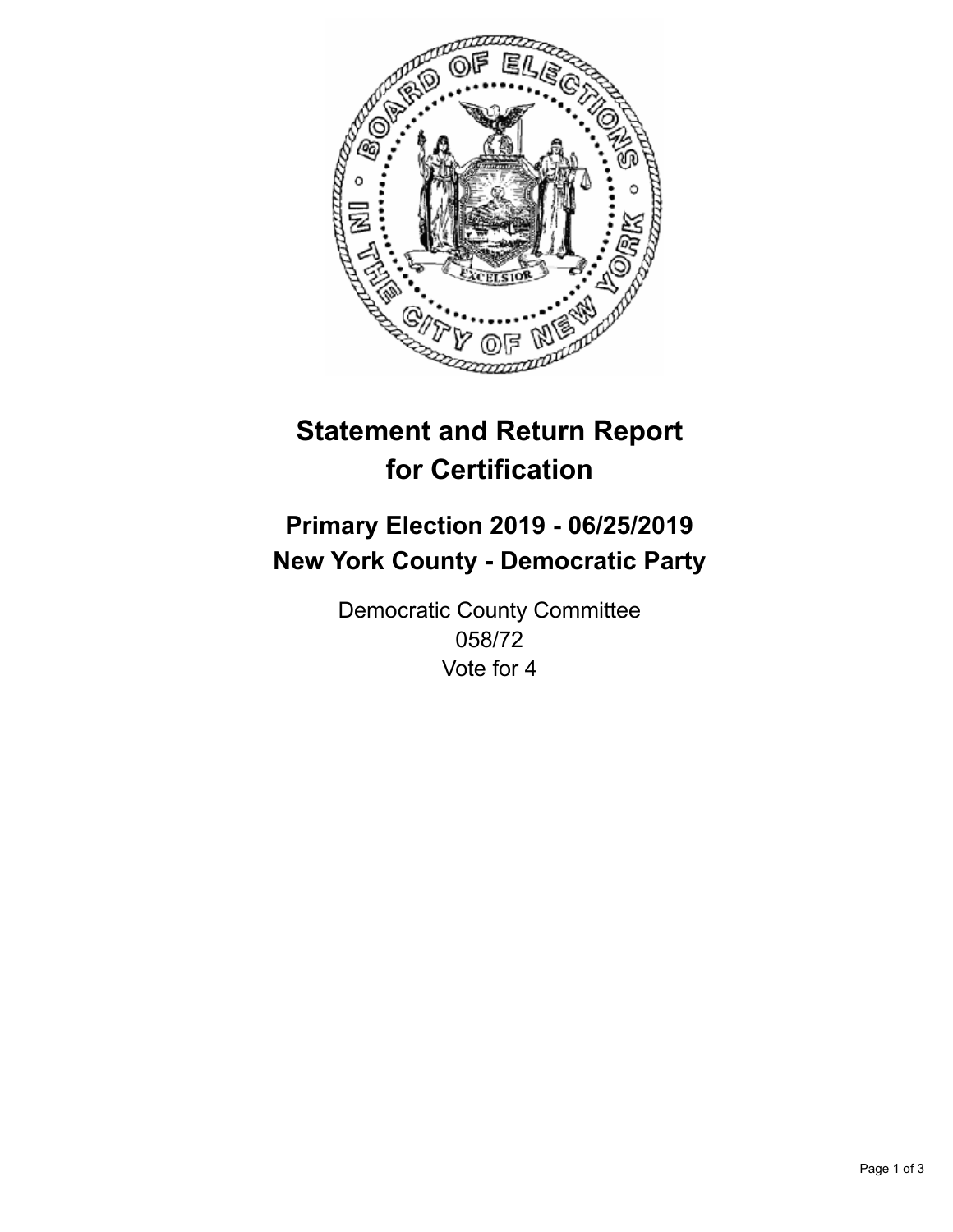

## **Assembly District 72**

| <b>PUBLIC COUNTER</b>                                    | 73  |
|----------------------------------------------------------|-----|
| <b>MANUALLY COUNTED EMERGENCY</b>                        | 0   |
| ABSENTEE / MILITARY                                      | 1   |
| <b>AFFIDAVIT</b>                                         | 1   |
| <b>Total Ballots</b>                                     | 75  |
| Less - Inapplicable Federal/Special Presidential Ballots | 0   |
| <b>Total Applicable Ballots</b>                          | 75  |
| NICHOLAS LYNDON                                          | 49  |
| YOCELYN TARAZONA                                         | 25  |
| <b>MAXIMO CUBILETTE</b>                                  | 18  |
| <b>ILENA SANTANA</b>                                     | 27  |
| ROSA E. HILARIO                                          | 27  |
| EDWIN ROSARIO (WRITE-IN)                                 | 1   |
| <b>GRAHAM CIRAULO (WRITE-IN)</b>                         | 2   |
| JOHANNA GARCIA (WRITE-IN)                                | 1   |
| JOSUE PEREZ (WRITE-IN)                                   | 1   |
| <b>Total Votes</b>                                       | 151 |
| Unrecorded                                               | 149 |